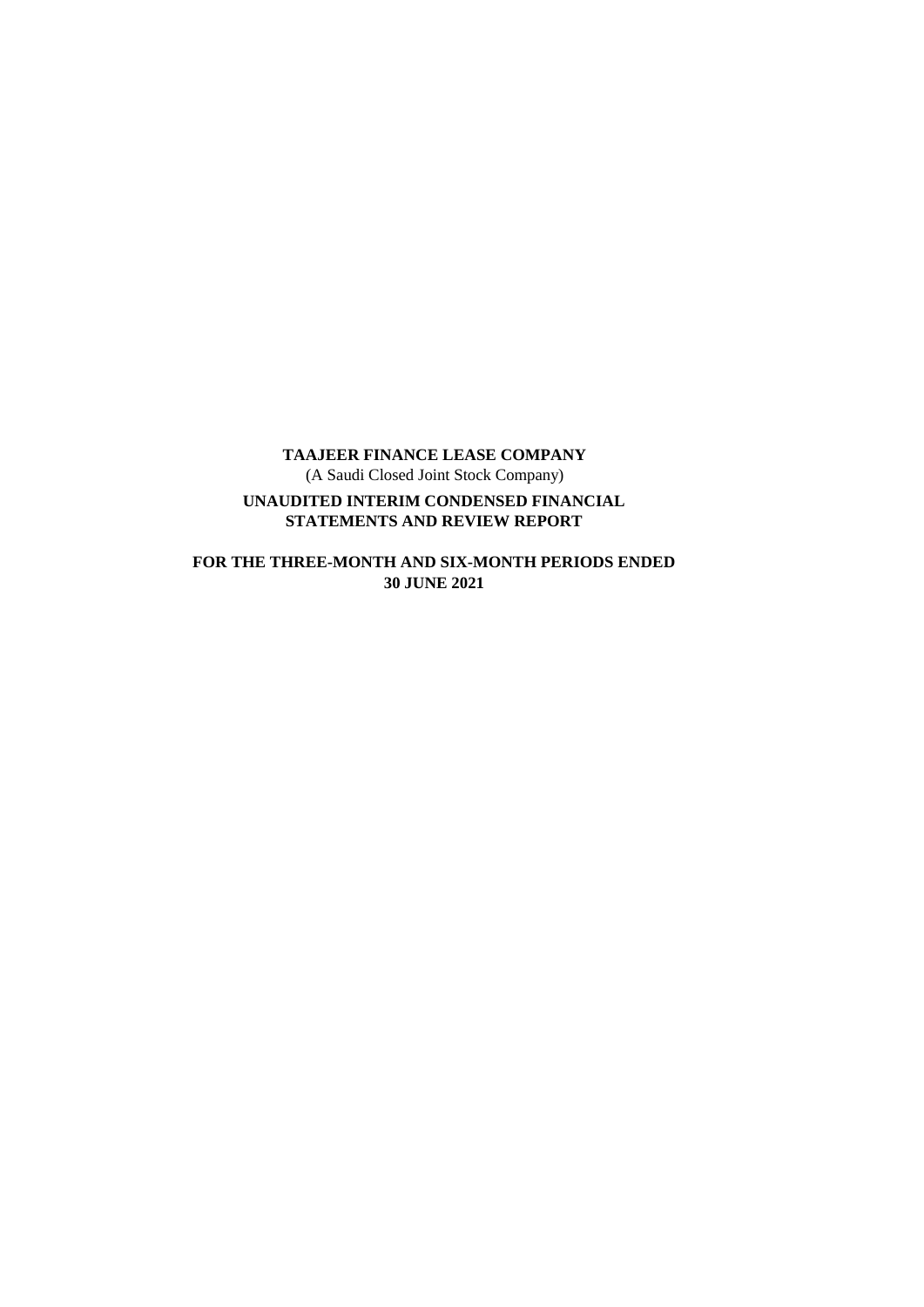# **TAAJEER FINANCE LEASE COMPANY** (A Saudi Closed Joint Stock Company) **INTERIM CONDENSED FINANCIAL STATEMENTS (UNAUDITED) FOR THE THREE-MONTH AND SIX-MONTH PERIODS ENDED 30 JUNE 2021**

| <b>Contents</b>                                                            | Page     |
|----------------------------------------------------------------------------|----------|
| Independent auditor's review report                                        |          |
| Interim condensed statement of financial position – unaudited              | 2        |
| Interim condensed statement of comprehensive income - unaudited            | 3        |
| Interim condensed statement of changes in shareholders' equity – unaudited | 4        |
| Interim condensed statement of cash flows – unaudited                      | 5        |
| Notes to the interim condensed financial statements – unaudited            | $6 - 13$ |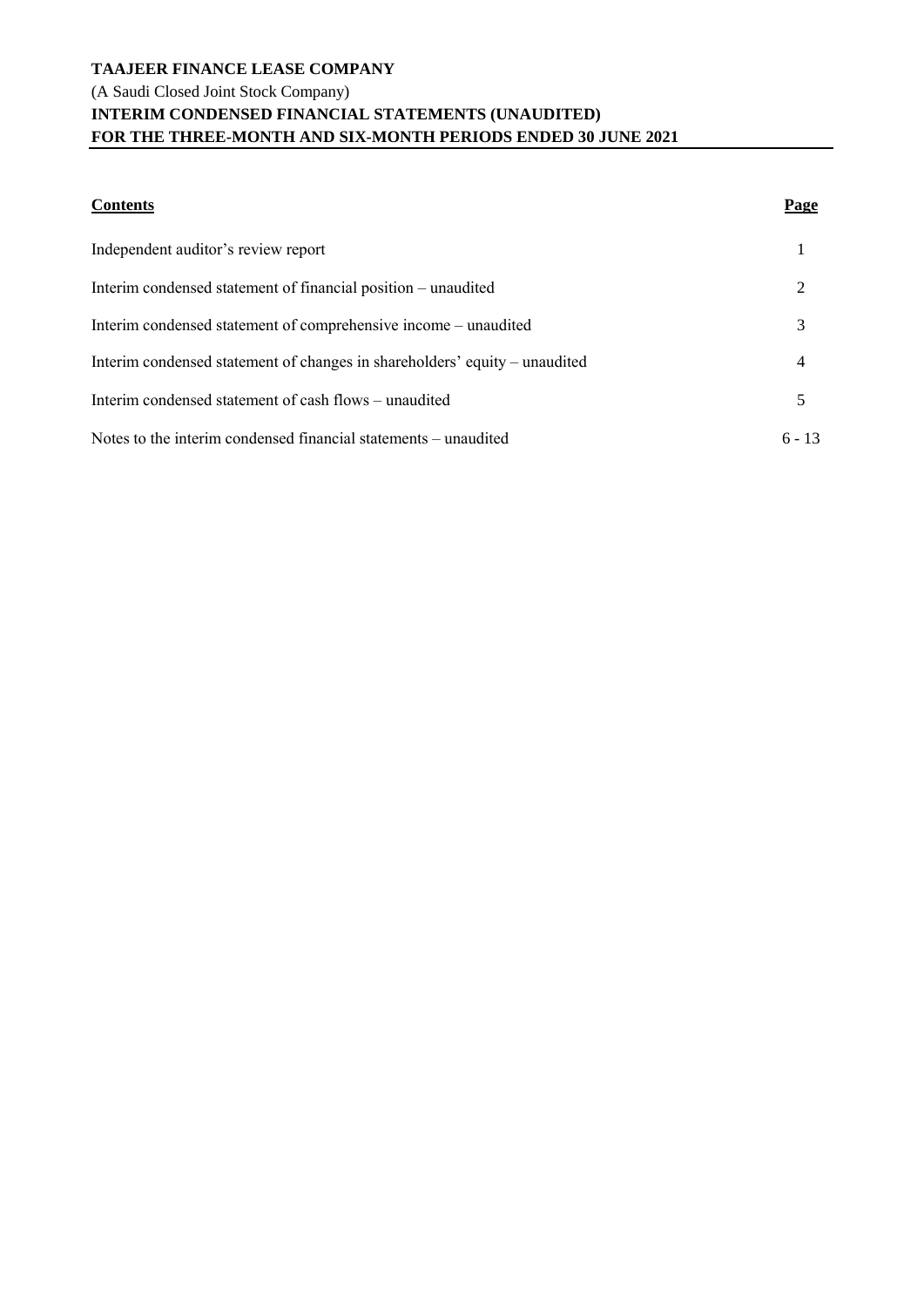

BAKER TILLY MKM & CO. CERTIFIED PUBLIC ACCOUNTANTS

P.O.Box 100890, Jeddah 21311 Kingdom of Saudi Arabia T: +966 12 663 9777 F: +966 12 663 1888

#### **INDEPENDENT AUDITOR'S REVIEW REPORT**

To the shareholders Taaieer Finance Lease Company (a Saudi Closed Joint Stock Company)

#### Introduction

We have reviewed the accompanying interim condensed statement of financial position of Taajeer Finance Lease Company (a Saudi Closed Joint Stock Company) (the "Company") as at 30 June 2021, the related interim condensed statement of comprehensive income for the three-month and six-month periods then ended, the interim condensed statements of changes in shareholders' equity and cash flows for the six-month periods then ended and other explanatory notes. Management is responsible for the preparation and fair presentation of these interim condensed financial statements in accordance with IAS 34 "Interim Financial Reporting" as endorsed in the Kingdom of Saudi Arabia. Our responsibility is to express a conclusion on these interim condensed financial statements based on our review.

#### **Scope of review**

We conducted our review in accordance with the International Standard on Review Engagements 2410 'Review of Interim Financial Information Performed by the Independent Auditor of the Entity' as endorsed in the Kingdom of Saudi Arabia. A review of interim condensed financial statements consists of making inquiries, primarily of the persons responsible for financial and accounting matters, and applying analytical and other review procedures. A review is substantially less in scope than an audit conducted in accordance with International Standards on Auditing (ISAs) as endorsed in the Kingdom of Saudi Arabia and consequently does not enable us to obtain assurance that we would become aware of all significant matters that might be identified in an audit. Accordingly, we do not express an audit opinion.

#### Conclusion

Based on our review, nothing has come to our attention that causes us to believe that the accompanying interim condensed financial statements are not prepared, in all material respects, in accordance with IAS 34 as endorsed in the Kingdom of Saudi Arabia.

Baker Tilly MKM & Co. Certified Public Accountants

Ayad Alseraihi License No. 405 Jeddah on 4 August 2021 Corresponding to 25 Dhual-Hijja 1442H



Mixed professional partnership | Head Office - Riyadh | Kingdom of Saudi Arabia | License 323/11/479 | 9/9/1433H | CR 1010428101.

Email: saudi@bakertillyjfc.com | Website: www.bakertillymkm.com

Baker Tilly MKM & Co. Certified Public Accountants trading as Baker Tilly is an independent member of the global network of Baker Tilly International.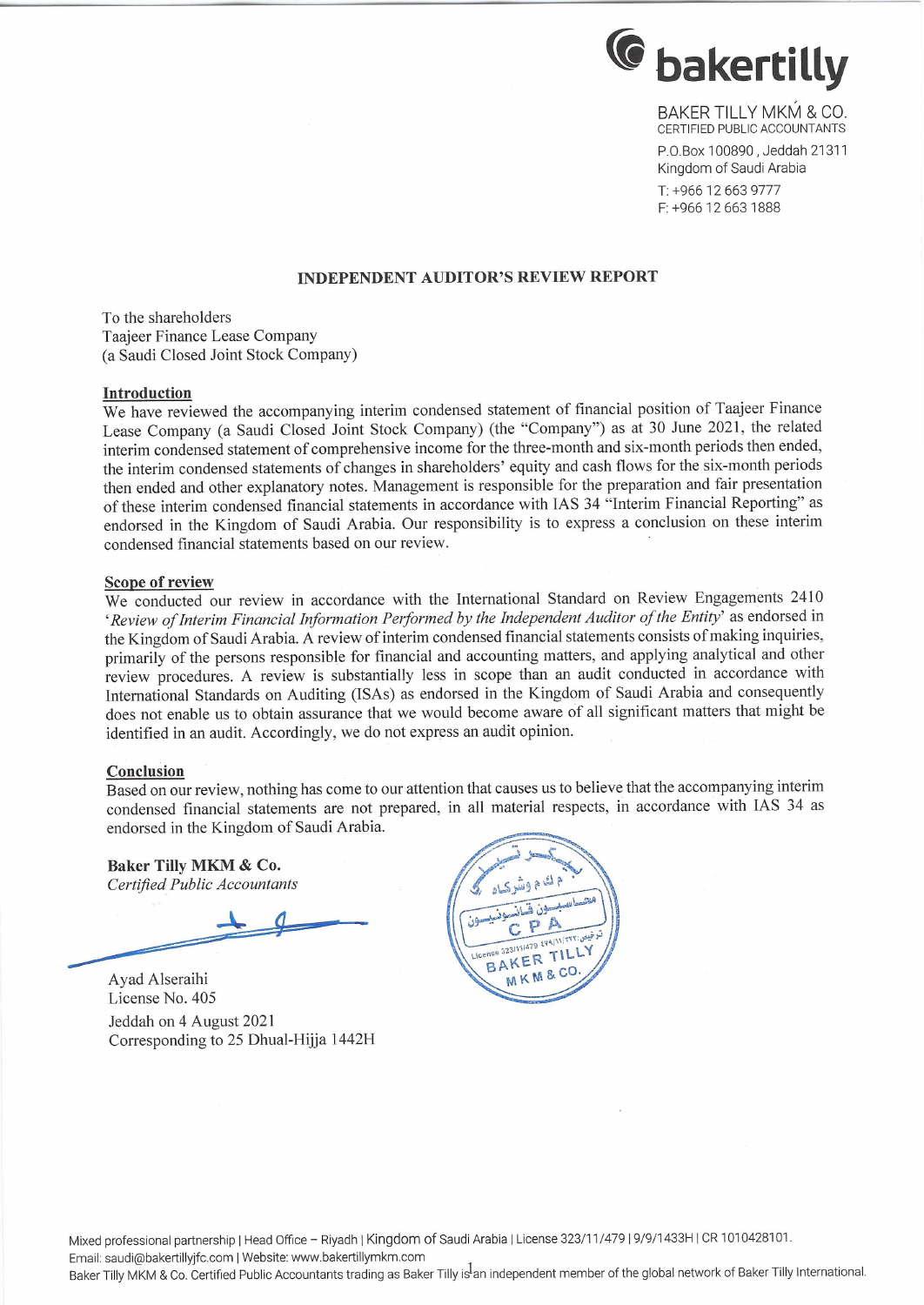### (A Saudi Closed Joint Stock Company)

## **INTERIM CONDENSED STATEMENT OF FINANCIAL POSITION (UNAUDITED) AS AT 30 JUNE 2021**

|                                             |                | As At        |             |
|---------------------------------------------|----------------|--------------|-------------|
|                                             |                | 30 June      | 31 December |
|                                             |                | 2021         | 2020        |
|                                             | <b>Note</b>    | (Unaudited)  | (Audited)   |
|                                             |                | SR           | SR.         |
| <b>ASSETS</b>                               |                |              |             |
| Cash and bank                               |                | 72,387,807   | 124,411,290 |
| Prepayments and other receivables           |                | 25, 237, 794 | 24,040,125  |
| Net investment in finance lease             | 5              | 681,224,692  | 551,879,930 |
| Net deferred consideration receivable       | 5              | 38,180,439   | 30,369,692  |
| Long term deposit                           |                | 19,508,784   |             |
| Vehicles available for lease                |                | 4,814,197    | 3,391,971   |
| Investment designated at FVTOCI             |                | 892,850      | 892,850     |
| Property and equipment                      |                | 5,075,815    | 4,166,437   |
| Intangibles                                 |                | 2,731,179    | 3,074,990   |
| <b>TOTAL ASSETS</b>                         |                | 850,053,557  | 742,227,285 |
| <b>LIABILITIES AND SHAREHOLDERS' EQUITY</b> |                |              |             |
| <b>LIABILITIES</b>                          |                |              |             |
| Trade payables                              | 6              | 155,732,901  | 134,462,869 |
| Due to related parties                      | 10             | 411,040      | 19,916,736  |
| Zakat payable                               | $\overline{7}$ | 2,808,253    | 4,652,343   |
| Net servicing liability                     | 5              | 17,672,251   | 18,679,016  |
| Loans                                       | 8              | 421,214,461  | 323,819,359 |
| Profit rate swap contract obligation        | 8              | 903,558      |             |
| Employee termination benefits               |                | 2,735,673    | 2,482,879   |
| <b>TOTAL LIABILITIES</b>                    |                | 601,478,137  | 504,013,202 |
| <b>SHAREHOLDERS' EQUITY</b>                 |                |              |             |
| Share capital                               |                | 200,000,000  | 200,000,000 |
| Statutory reserve                           |                | 6,248,729    | 6,248,729   |
| Profit rate swap hedge reserve              | 8              | (903, 558)   |             |
| Retained earnings                           |                | 43,230,249   | 31,965,354  |
| <b>TOTAL SHAREHOLDERS' EQUITY</b>           |                | 248,575,420  | 238,214,083 |
| TOTAL SHAREHOLDERS' EQUITY AND LIABILITIES  |                | 850,053,557  | 742,227,285 |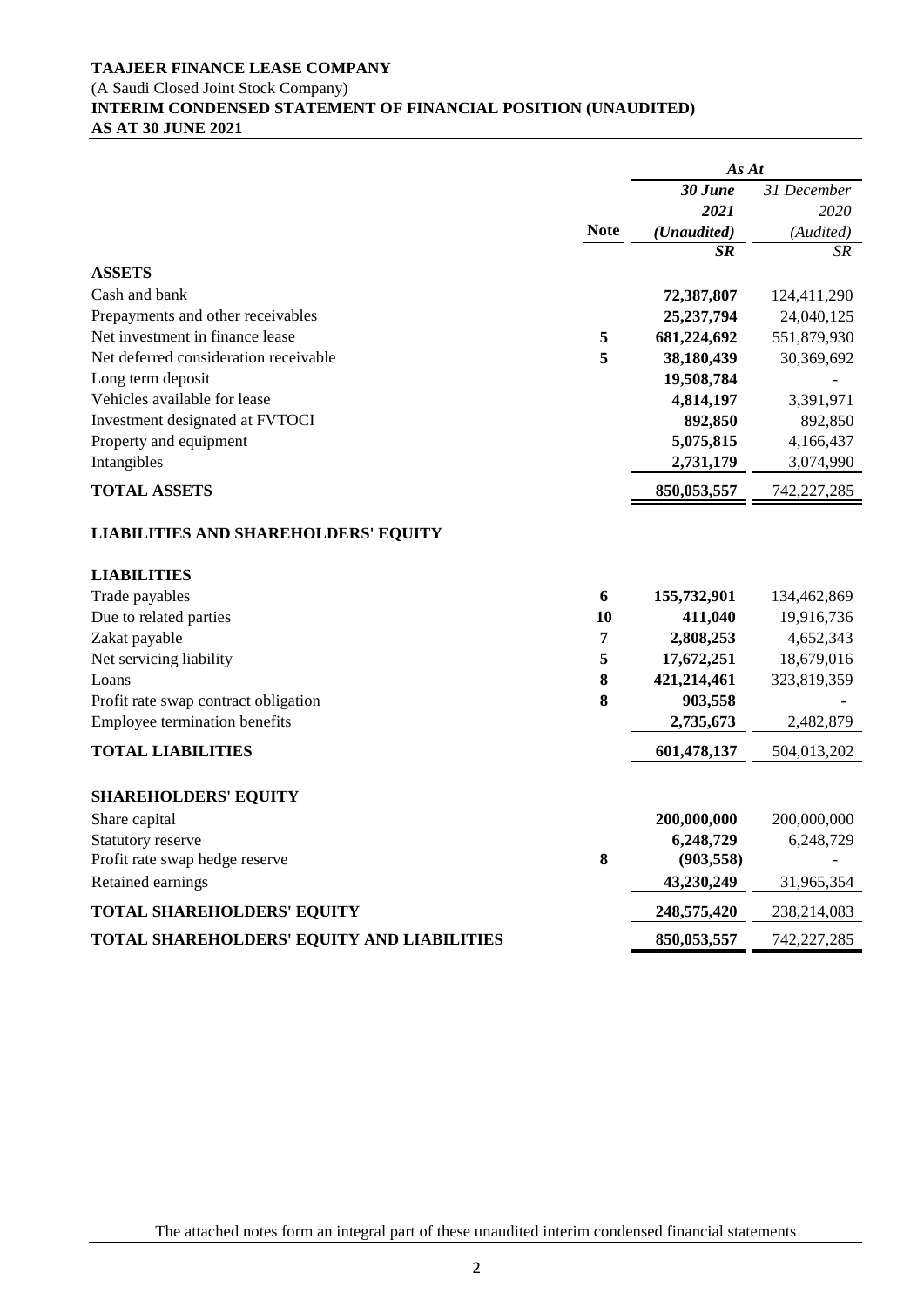#### **TAAJEER FINANCE LEASE COMPANY** (A Saudi Closed Joint Stock Company) **INTERIM CONDENSED STATEMENT OF COMPREHENSIVE INCOME (UNAUDITED) FOR THE THREE-MONTH AND SIX-MONTH PERIODS ENDED 30 JUNE 2021**

|                                                                                                                   |             | For the three-month period ended |                           | For the six-month period ended |                   |
|-------------------------------------------------------------------------------------------------------------------|-------------|----------------------------------|---------------------------|--------------------------------|-------------------|
|                                                                                                                   | <b>Note</b> | 30 June<br>2021                  | 30 June<br>2020           | 30 June<br>2021                | $30$ June<br>2020 |
|                                                                                                                   |             | $\overline{SR}$                  | $\overline{SR}$           | $S_{R}$                        | SR.               |
| Finance income                                                                                                    |             | 14,907,249                       |                           | 28,591,391                     | 22,689,193        |
| Finance costs                                                                                                     |             | (6,845,159)                      | 12,849,334<br>(2,340,596) | (12,570,299)                   | (5,460,341)       |
|                                                                                                                   |             |                                  | 10,508,738                |                                |                   |
| Net finance income                                                                                                |             | 8,062,090                        |                           | 16,021,092                     | 17,228,852        |
| Net gain on securitization of receivables                                                                         | 5           | 14,124,770                       |                           | 23,509,558                     | 5,123,473         |
| Net change in deferred consideration receivable                                                                   | 5           | (35, 724)                        | (2,954,440)               | 1,065,952                      | (311, 805)        |
| Net change in net servicing liability                                                                             | 5           | 3,801,971                        | 2,167,068                 | 7,075,105                      | 4,307,644         |
| Government grant income                                                                                           |             | 331,243                          | 1,023,535                 | 331,243                        | 1,023,535         |
| Other operating income                                                                                            | 9           | 6,427,962                        | 8,850,553                 | 12,380,463                     | 13,200,023        |
| Selling and marketing expenses                                                                                    |             | (5,665,997)                      | (4,926,258)               | (9,689,715)                    | (8,638,027)       |
| General and administrative expenses                                                                               |             | (9,047,742)                      | (5,550,082)               | (16,713,897)                   | (11, 484, 576)    |
| Impairment of net investment in finance lease                                                                     | 5           | (5,876,152)                      | (16,580,414)              | (13,083,770)                   | (23, 923, 741)    |
| Other operating expenses                                                                                          |             | (3,691,119)                      | (1,614,910)               | (6,710,844)                    | (3,623,517)       |
| Net operating profit / (loss)                                                                                     |             | 8,431,302                        | (9,076,210)               | 14,185,187                     | (7,098,139)       |
| Zakat                                                                                                             | 7           | (1,878,501)                      | (903, 362)                | (2,920,292)                    | (1,700,293)       |
| Profit / (loss) for the period                                                                                    |             | 6,552,801                        | (9,979,572)               | 11,264,895                     | (8,798,432)       |
| <b>Other Comprehensive Income (OCI)</b><br>OCI that may be reclassified to profit or loss in<br>subsequent years: |             |                                  |                           |                                |                   |
| Change in fair value of profit rate swap                                                                          | 8           | (903, 558)                       |                           | (903, 558)                     |                   |
| Other comprehensive loss for the period                                                                           |             | (903, 558)                       |                           | (903, 558)                     |                   |
| Total comprehensive income / (loss) for the period                                                                |             | 5,649,243                        | (9,979,572)               | 10,361,337                     | (8,798,432)       |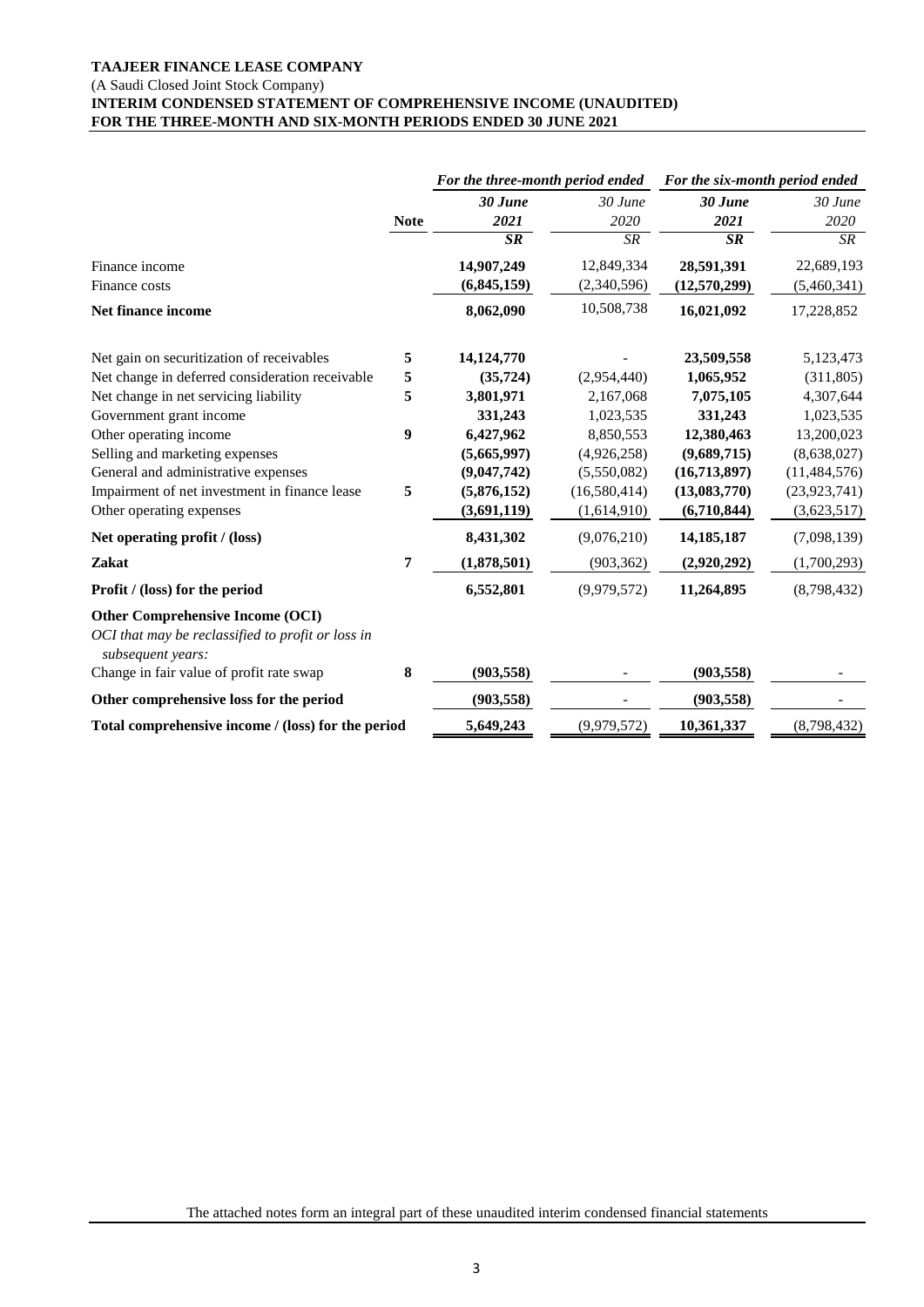## (A Saudi Closed Joint Stock Company) **INTERIM CONDENSED STATEMENT OF CHANGES IN SHAREHOLDERS' EQUITY (UNAUDITED) FOR THE SIX-MONTH PERIOD ENDED 30 JUNE 2021**

| Share capital | <b>Statutory</b><br>reserve | Cash flow<br>hedge reserve | <b>Retained</b><br>earnings | <b>Total</b> |
|---------------|-----------------------------|----------------------------|-----------------------------|--------------|
| SR            | SR                          | SR                         | SR                          | SR           |
|               |                             |                            |                             |              |
| 200,000,000   | 6,248,729                   |                            | 31,965,354                  | 238,214,083  |
|               |                             |                            | 11,264,895                  | 11,264,895   |
|               |                             | (903, 558)                 |                             | (903, 558)   |
|               |                             | (903, 558)                 | 11,264,895                  | 10,361,337   |
| 200,000,000   | 6,248,729                   | (903, 558)                 | 43,230,249                  | 248,575,420  |
|               |                             |                            |                             |              |
|               |                             |                            |                             |              |
| 200,000,000   | 3,883,191                   |                            | 10,895,063                  | 214,778,254  |
|               |                             |                            | (8,798,432)                 | (8,798,432)  |
|               |                             |                            |                             |              |
|               |                             |                            | (8,798,432)                 | (8,798,432)  |
| 200,000,000   | 3,883,191                   |                            | 2,096,631                   | 205,979,822  |
|               |                             |                            |                             |              |

The attached notes form an integral part of these unaudited interim condensed financial statements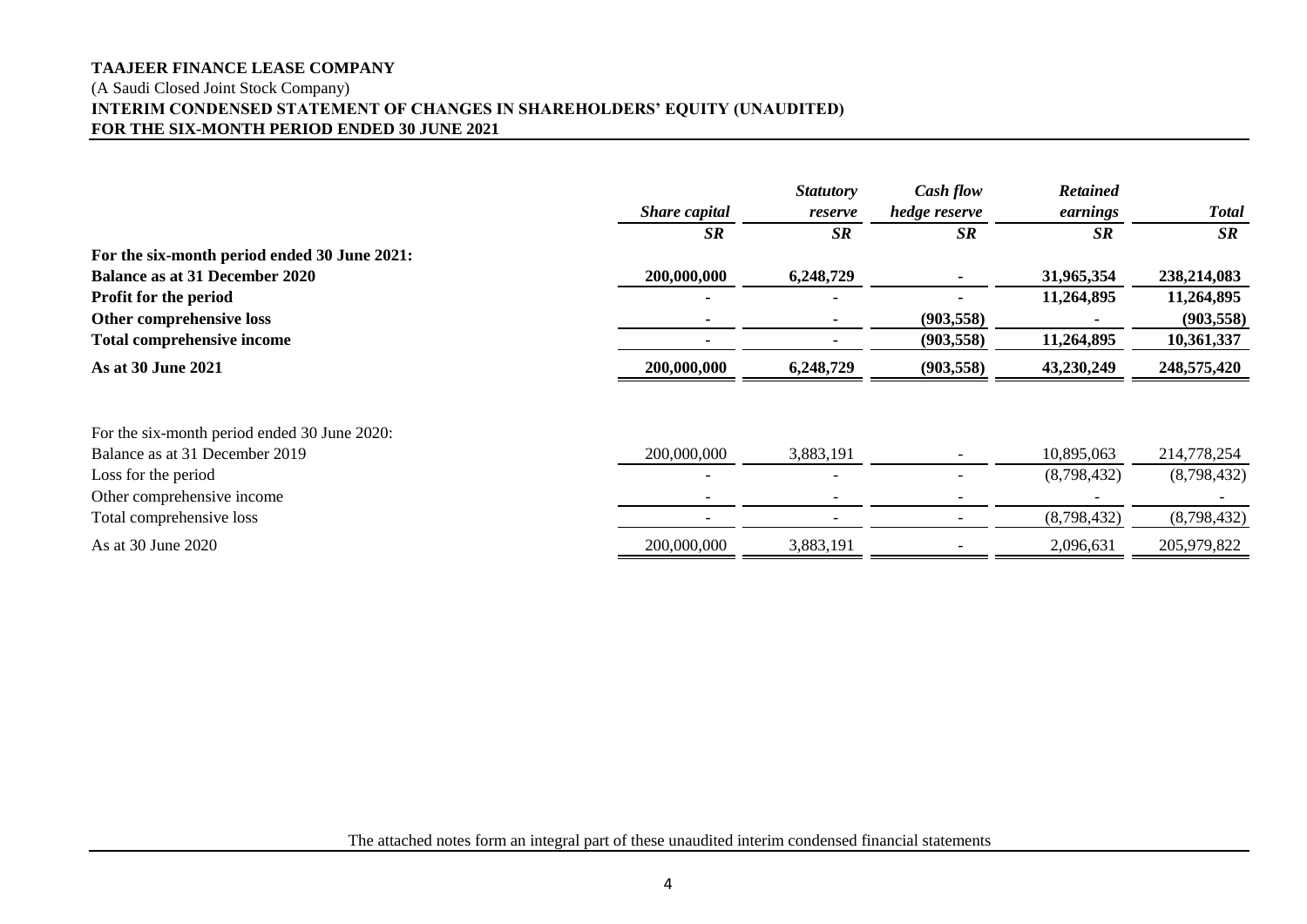### (A Saudi Closed Joint Stock Company) **INTERIM CONDENSED STATEMENT OF CASH FLOWS (UNAUDITED) FOR THE SIX-MONTH PERIOD ENDED 30 JUNE 2021**

|                                                         |             | For the six-month period ended |                 |
|---------------------------------------------------------|-------------|--------------------------------|-----------------|
|                                                         |             | 30 June                        | 30 June         |
|                                                         | <b>Note</b> | 2021                           | 2020            |
|                                                         |             | $S_{I\!\!R}$                   | SR              |
| <b>OPERATING ACTIVITIES</b>                             |             |                                |                 |
| Profit / (loss) for the period                          |             | 11,264,895                     | (8,798,432)     |
| Adjustments for non-cash items:                         |             |                                |                 |
| Zakat expense                                           | 7           | 2,920,292                      | 1,700,293       |
| Impairment of net investment in finance lease           | 5           | 13,083,770                     | 23,923,741      |
| Finance costs                                           |             | 12,570,299                     | 5,460,341       |
| Depreciation and amortization                           |             | 1,290,602                      | 1,019,335       |
| Employee termination benefits incurred                  |             | 409,423                        | 351,939         |
| Government grant income                                 |             | (331,243)                      | (1,023,535)     |
| Gain on restructuring of loan                           |             |                                | (775, 278)      |
| Net gain on securitization of receivables               | 5           | (23,509,558)                   | (5, 123, 473)   |
| Net change in deferred consideration receivables        | 5           | (1,065,952)                    | 311,805         |
| Net change in net servicing liability                   | 5           | (7,075,105)                    | (4,307,644)     |
|                                                         |             | 9,557,423                      | 12,739,092      |
| Changes in working capital:                             |             |                                |                 |
| Prepayments and other receivables                       |             | (1,197,669)                    | (2,492,637)     |
| Net investment in finance lease                         |             | (119, 595, 429)                | (134, 267, 372) |
| Vehicles available for lease                            |             | (1,422,226)                    | 232,254         |
| Trade payables                                          |             | 14,220,389                     | (12, 732, 930)  |
| Due to related parties                                  |             | (19,505,696)                   | 5,619,763       |
| Cash used in operations                                 |             | (117, 943, 208)                | (130,901,830)   |
| Zakat Paid                                              |             | (4,764,382)                    |                 |
| Finance cost paid                                       |             | (5,520,656)                    | (3,642,026)     |
| Employee termination benefits paid                      |             | (156, 629)                     | (21, 744)       |
| Net cash flows used in operating activities             |             | (128, 384, 875)                | (134, 565, 600) |
| <b>INVESTING ACTIVITIES</b>                             |             |                                |                 |
| Purchase of property and equipment                      |             | (1,736,489)                    | (705, 619)      |
| Purchase of intangibles                                 |             | (119,680)                      |                 |
| Net cash flows used in investing activities             |             | (1,856,169)                    | (705, 619)      |
| <b>FINANCING ACTIVITIES</b>                             |             |                                |                 |
| Proceeds from loans                                     |             | 245, 491, 216                  | 170,495,340     |
| Repayments of loans                                     |             | (167, 273, 655)                | (38,934,809)    |
| Net cash flows generated from financing activities      |             | 78,217,561                     | 131,560,531     |
|                                                         |             |                                |                 |
| Net change in cash and cash equivalents                 |             | (52, 023, 483)                 | (3,710,688)     |
| Cash and cash equivalents at the beginning of the perid |             | 124,411,290                    | 96,029,812      |
| CASH AND CASH EQUIVALENTS AT THE END OF THE PERIOD      |             | 72,387,807                     | 92,319,124      |
| NON-CASH TRANSACTIONS:                                  |             |                                |                 |
|                                                         |             |                                |                 |
| Change in fair value of profit rate swap                |             | 903,558                        |                 |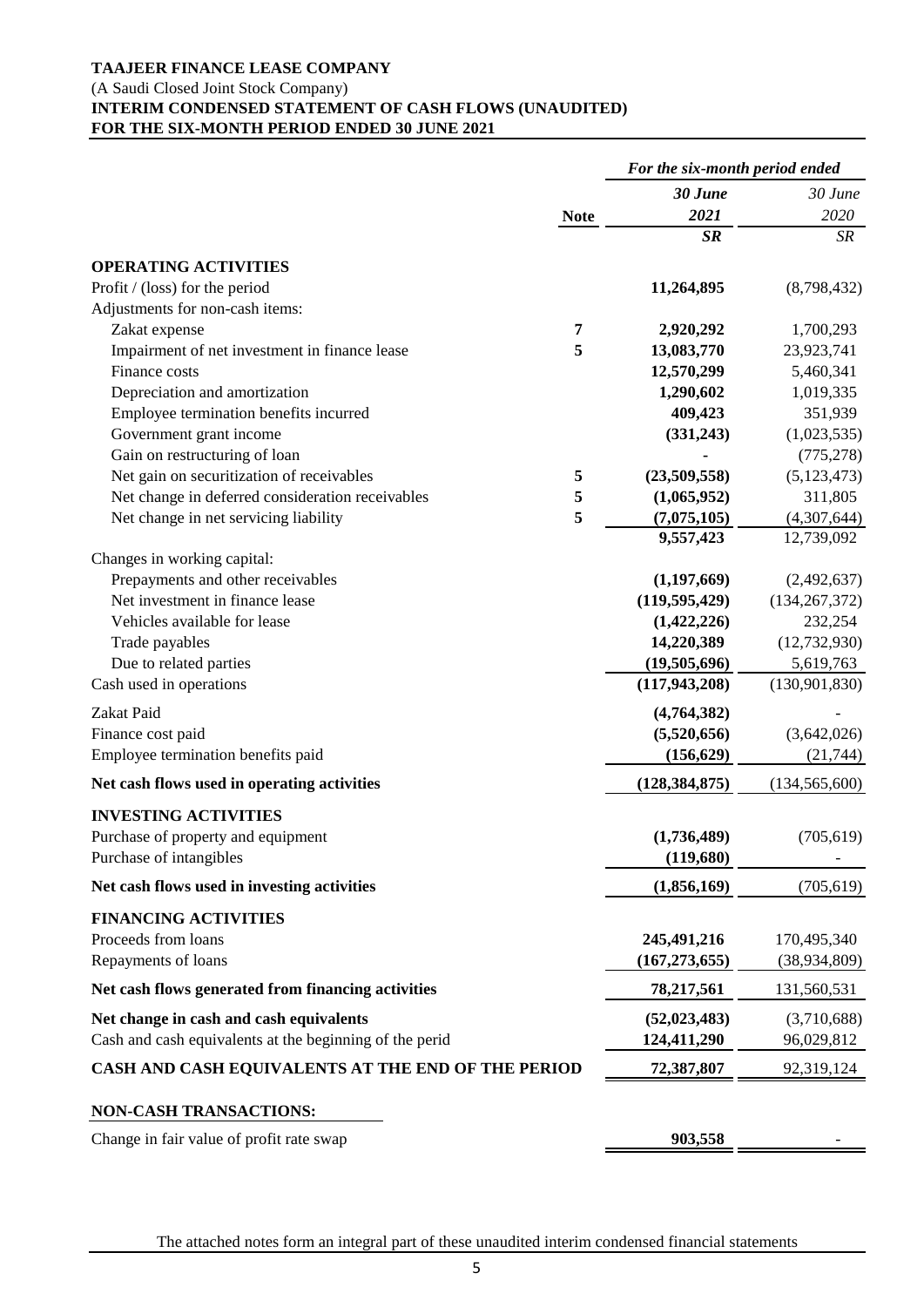### **TAAJEER FINANCE LEASE COMPANY** (A Saudi Closed Joint Stock Company) **NOTES TO THE INTERIM CONDENSED FINANCIAL STATEMENTS (UNAUDITED) FOR THE SIX-MONTH PERIOD ENDED 30 JUNE 2021**

### **1 ORGANISATION AND ACTIVITIES**

Taajeer Finance Lease Company (the "Company") is a Saudi Closed Joint Stock Company, registered in the Kingdom of Saudi Arabia under Commercial Registration number 4030289565 issued on 17 Sha'ban 1437H (corresponding to 24 May 2016).

The Company's head office is based in Jeddah. The principal activity of the Company is to engage in the following business activities in the Kingdom of Saudi Arabia:

a) Small and Medium Enterprises (SME) Financing

- b) Finance leasing
- c) Consumer Finance Murabaha

On 29 Safar 1438H (corresponding to 29 November 2016), the Company received a license from the Saudi Central Bank (SAMA) to undertake both finance leasing and small and medium enterprises (SME) financing in the Kingdom of Saudi Arabia under license number 46/AU/201611.

On 13 Jumada I 1441H (corresponding to 8 January 2020), the Company obtained the approval from SAMA to add consumer financing murabaha as a new product for individuals.

The Company is a subsidiary of Al Ahdaf Al Mumaizah Company Limited (the "Parent Company"). The ultimate parent of the Company is Taajeer Group ("Ultimate Parent"). Saudi shareholders own the Company, the Parent and the Ultimate Parent of the Company.

As at 30 June 2021, the Company operates through 6 branches (31 December 2020: 6 branches). The accompanying Interim condensed financial statements include the assets, liabilities and results of the Company and these branches as listed below:

| <b>CR</b> number | Location    |
|------------------|-------------|
| 1010468134       | Riyadh      |
| 4030293321       | Jeddah      |
| 2252067592       | Al Mubarraz |
| 2050111740       | Dammam      |
| 4031098948       | Mecca       |
| 5850070587       | Abha        |

### **2 BASIS OF PREPARATION**

The interim condensed financial statements of the Company for the six-month period ended 30 June 2021 have been prepared in accordance with International Accounting Standard 34 "Interim Financial Reporting" (IAS 34) as endorsed in the Kingdom of Saudi Arabia.

The interim condensed financial statements have been prepared on a historical cost convention using the accrual basis of accounting, except for financial instruments measured at fair value and as indicated otherwise. The interim condensed financial statements are presented in Saudi Riyals which is also the functional currency of the Company and all values are rounded to the nearest Riyal (SR), except when otherwise indicated.

These interim condensed financial statements do not include all the information required for the annual financial statements.

The interim condensed financial statements may not be considered indicative of the expected results for the full year.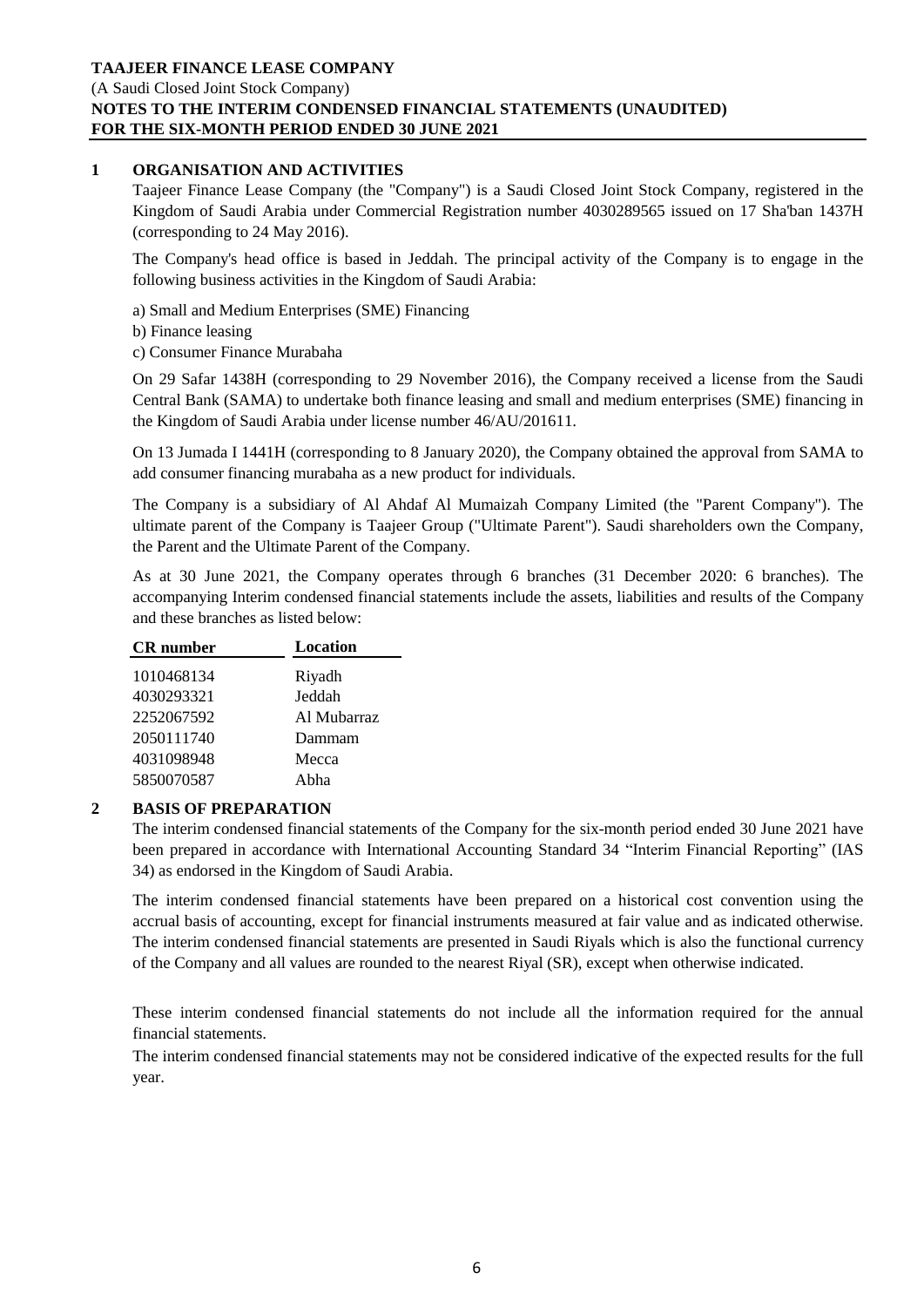(A Saudi Closed Joint Stock Company)

## **NOTES TO THE INTERIM CONDENSED FINANCIAL STATEMENTS (UNAUDITED) (continued) FOR THE SIX-MONTH PERIOD ENDED 30 JUNE 2021**

### **3 SIGNIFICANT ACCOUNTING JUDGEMENTS, ESTIMATES AND ASSUMPTIONS**

The preparation of the Company's interim condensed financial statements requires management to make judgements, estimates and assumptions that affect the reported amounts of revenues, expenses, assets and liabilities, and the accompanying disclosures, and the disclosure of contingent liabilities. Uncertainty about these assumptions and estimates could result in outcomes that require a material adjustment to the carrying amount of assets or liabilities affected in future periods.

The outbreak of novel coronavirus ("COVID -19") since early 2020, its spread across mainland China and then globally caused disruptions to businesses and economic activity globally including the Kingdom of Saudi Arabia and the declaration of this pandemic by the World Health Organization necessitated the Company's management to revisit its significant judgments in applying the Company's accounting policies and the methods of computation and the key sources of estimation applied to the annual financial statements for the year ended December 31, 2020. The Company's management, during the year ended December 31, 2020, carried out an impact assessment on the overall Company's operations and business aspects including factors like supply chain, travel restrictions, oil prices, product demand, etc. and made certain changes to the expected credit loss model which has been updated during 2020. However, in view of the current uncertainty, given that the local as well as international health and government authorities continue to advise caution and future lockdowns have not been ruled out in entirety, it is challenging now to predict the full extent and duration of its business and economic impact. Therefore, any future change in the assumptions and estimates could result in outcomes that could require a material adjustment to the carrying amount of the asset or liability affected in the future periods. As the situation is rapidly evolving with future uncert ainties, management will continue to assess the impact based on prospective developments.

In preparing these interim condensed financial statements, the significant judgments made by management in applying the Company's accounting policies and the key sources of estimation uncertainty including the risk management policies were the same as those that were applied to the annual financial statements as of and for the year ended 31 December 2020.

### **4 SIGNIFICANT ACCOUNTING POLICIES**

The accounting policies and methods of computation adopted in the preparation of the interim condensed financial statements for the period ended 30 June 2021 are consistent with those followed in the preparation of the Company's financial statements for the year ended 31 December 2020, except for the following changes.

### **Adoption of new standards, interpretations, amendments and revisions to existing standards**

- **-** Amendments to IAS 1 Classification of Liabilities as Current or Non-current.
- **-** Amendments to IFRS 16 Leases for COVID-19 rent related concessions.
- **-** Amendments to IFRS 3 Reference to Conceptual Framework.
- **-** Amendments to IAS 16 Property, Plant and Equipment: Proceeds before Intended Use.
- **-** Amendments to IAS 37 Onerous contracts: Cost of Fulfilling a contract.
- **-** Amendments to IFRS 9, IAS 39, IFRS 7, IFRS 4 and IFRS 16 - Interest Rate Benchmark Reform – Phase 2.

The adoption of these amendments did not have an impact on the Company's interim condensed financial statements.

During 2020, Saudi Central Bank (SAMA) issued rules governing credit risk exposure classification and provisioning. These rules set out the minimum requirements on credit risk exposure classification and provisioning. These rules shall be applicable to all finance companies licensed pursuant to finance companies control law with effect from January 1, 2022. The management is in the process of assessing the potential financial impact of these rules on the financial statements of the Company in future periods.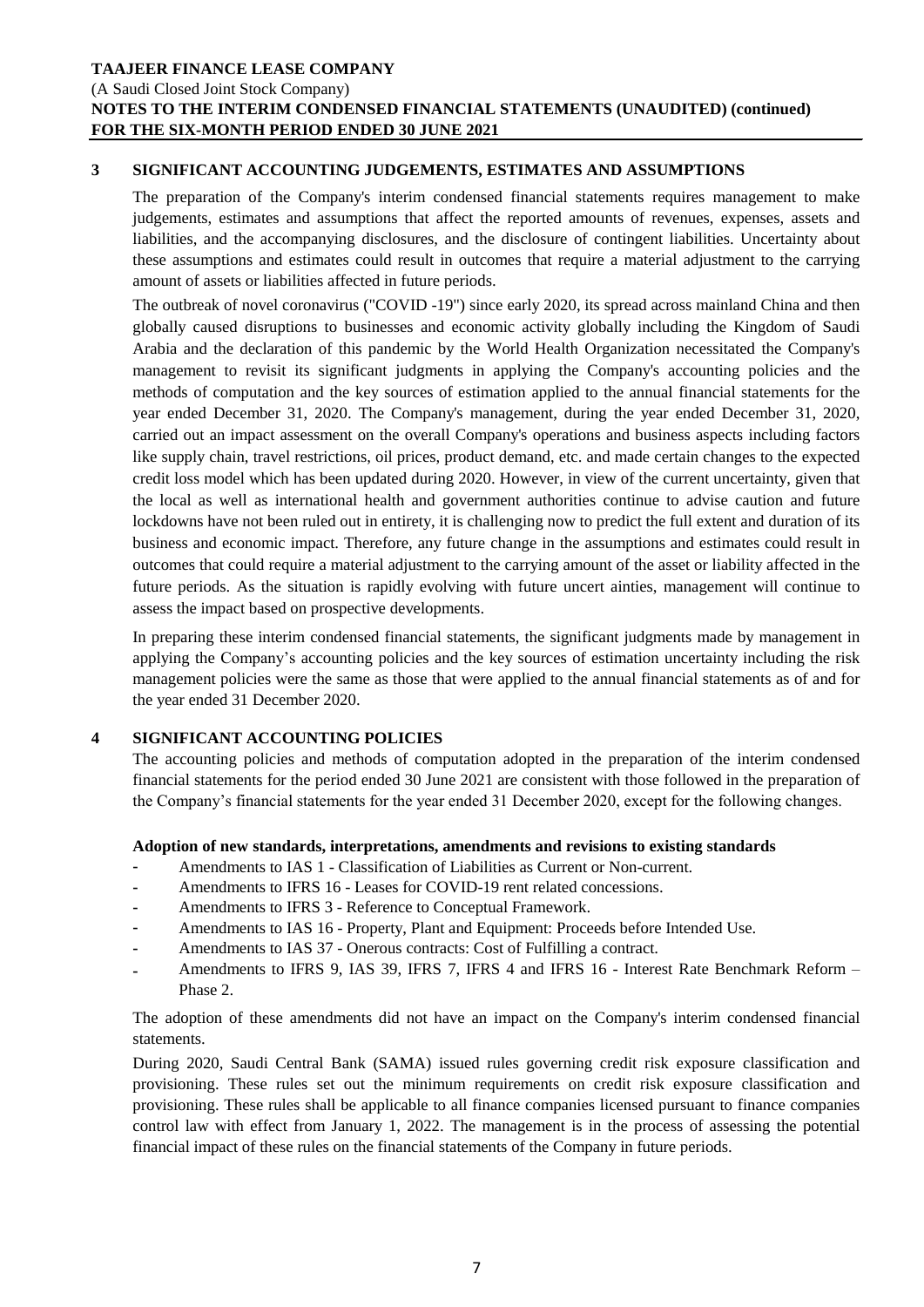(A Saudi Closed Joint Stock Company)

# **NOTES TO THE INTERIM CONDENSED FINANCIAL STATEMENTS (UNAUDITED) (continued) FOR THE SIX-MONTH PERIOD ENDED 30 JUNE 2021**

### **5 NET INVESTMENT IN FINANCE LEASE**

|                                                         | 30 June         | 31 December     |
|---------------------------------------------------------|-----------------|-----------------|
|                                                         | 2021            | 2020            |
|                                                         | SR              | <b>SR</b>       |
| Gross investment in finance lease                       | 995,002,657     | 812,086,492     |
| Less: unearned finance income                           | (264, 650, 817) | (223, 354, 633) |
|                                                         | 730,351,840     | 588,731,859     |
| Less: allowance for expected credit losses              | (49, 127, 148)  | (36, 851, 929)  |
| Net investment in finance lease                         | 681,224,692     | 551,879,930     |
| 5.1<br>Movement in allowance for expected credit losses |                 |                 |
|                                                         | For the six-    |                 |
|                                                         | month period    | For the year    |
|                                                         | ended 30 June   | ended 31        |
|                                                         | 2021            | December 2020   |
|                                                         | <b>SR</b>       | SR.             |
| At the beginning of the period / year                   | 36,851,929      | 29,250,362      |
| Write offs                                              |                 | (9,543,287)     |
| Allowance related to derecognized receivables           | (808, 551)      | (2,162,626)     |
| Provided during the period / year                       | 13,083,770      | 19,307,480      |
|                                                         | 49,127,148      | 36,851,929      |
| 5.2<br>Ageing of gross finance lease receivables        |                 |                 |

|                         | 30 June     | 31 December |
|-------------------------|-------------|-------------|
|                         | 2021        | <i>2020</i> |
|                         | SR          | <b>SR</b>   |
| Not due                 | 957,815,452 | 789,899,386 |
| 1 - 3 months over due   | 13,183,536  | 11,122,996  |
| 4 - 6 months over due   | 6,781,463   | 4,877,425   |
| 7 - 12 months over due  | 7,469,841   | 6,072,763   |
| Over 12 months over due | 9,752,365   | 113,922     |
|                         | 995,002,657 | 812,086,492 |

### **5.3 Portfolio analysis**

The Company finances the sale of assets to its customers through Ijarah and Murabaha. Under Ijarah, the legal ownership of the financed asset is retained by the Company while under Murabaha legal ownership is transferred to the customer. The net investment portfolio of the Company as of 30 June 2021 and 31 December 2020 is as follows:

|                    |                            | 30 June 2021                      |                                                 |                             |  |
|--------------------|----------------------------|-----------------------------------|-------------------------------------------------|-----------------------------|--|
|                    | <b>Gross</b><br>investment | <b>Unearned</b><br>finance income | <b>Allowance for</b><br>expected credit<br>loss | Net investment              |  |
|                    | <b>SR</b>                  | <b>SR</b>                         | <b>SR</b>                                       | <b>SR</b>                   |  |
| Ijarah<br>Murabaha | 972,501,696<br>22,500,961  | (261, 415, 043)<br>(3, 235, 774)  | (46,398,078)<br>(2,729,070)                     | 664, 688, 575<br>16,536,117 |  |
|                    | 995,002,657                | (264, 650, 817)                   | (49, 127, 148)                                  | 681,224,692                 |  |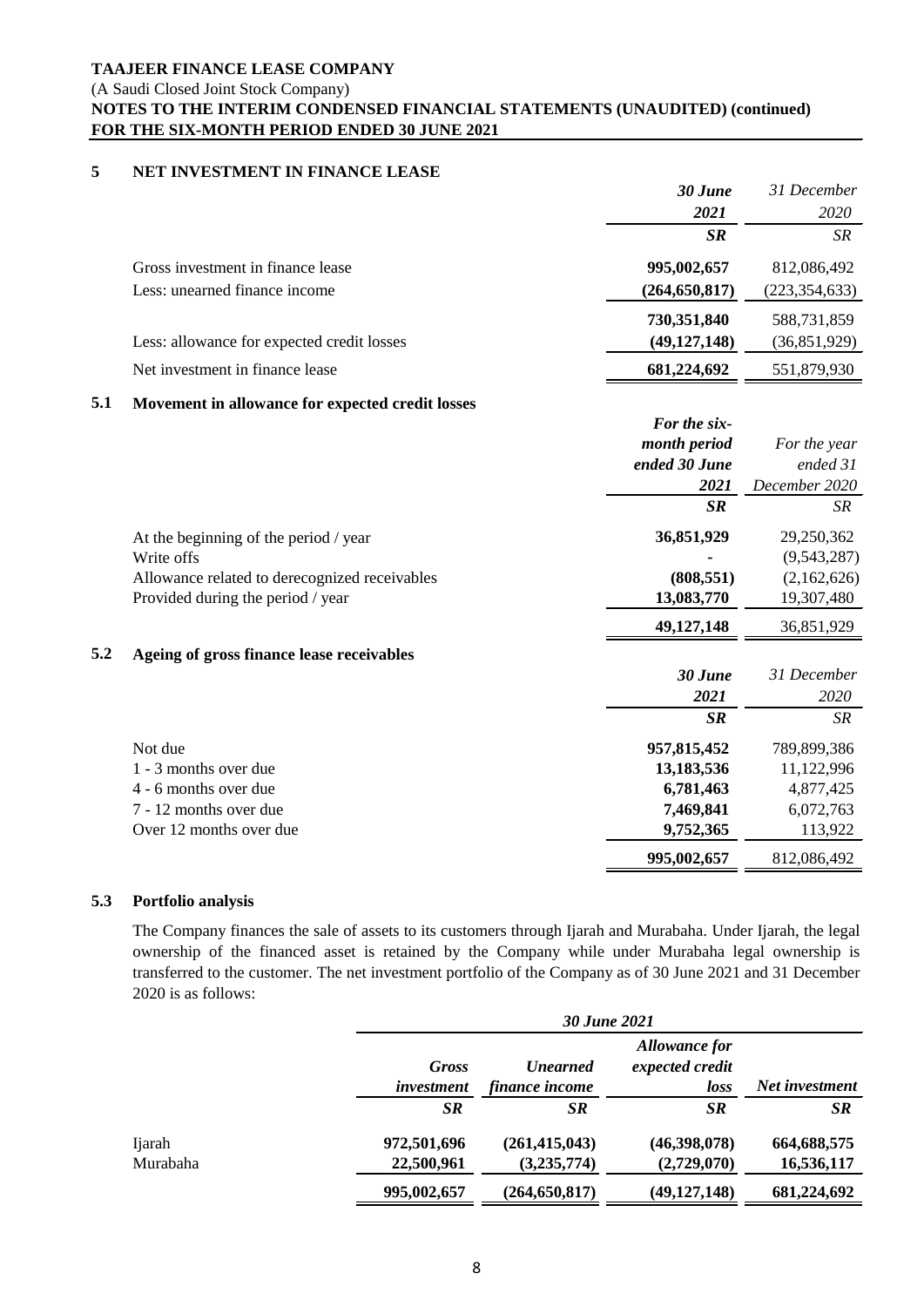(A Saudi Closed Joint Stock Company)

## **NOTES TO THE INTERIM CONDENSED FINANCIAL STATEMENTS (UNAUDITED) (continued) FOR THE SIX-MONTH PERIOD ENDED 30 JUNE 2021**

### **5 NET INVESTMENT IN FINANCE LEASE (continued)**

#### **5.3 Portfolio analysis (continued)**

|                            |                           | 31 December 2020                  |                                          |                           |  |  |
|----------------------------|---------------------------|-----------------------------------|------------------------------------------|---------------------------|--|--|
|                            | Gross<br>investment       | <i>Unearned</i><br>finance income | Allowance for<br>expected credit<br>loss | Net investment            |  |  |
|                            | SR                        | SR                                | SR                                       | SR                        |  |  |
| <b>I</b> jarah<br>Murabaha | 790,850,088<br>21,236,404 | (220, 391, 383)<br>(2,963,250)    | (36,376,923)<br>(475,006)                | 534,081,782<br>17,798,148 |  |  |
|                            | 812,086,492               | (223, 354, 633)                   | (36, 851, 929)                           | 551,879,930               |  |  |

#### **5.4 Maturity analysis of net investment in finance lease is as follows:**

|                                   |                 | 30 June 2021     |                |                 |
|-----------------------------------|-----------------|------------------|----------------|-----------------|
|                                   |                 | Non-current      |                |                 |
|                                   | Within 1 year   | 1 to 3 years     | Over $3$ year  | <b>Total</b>    |
|                                   | <b>SR</b>       | <b>SR</b>        | SR.            | <b>SR</b>       |
| Gross investment in finance lease | 367,935,990     | 331,811,854      | 295,254,813    | 995,002,657     |
| Less: unearned finance income     | (102, 844, 969) | (113,992,065)    | (47, 813, 783) | (264, 650, 817) |
| Net investment in finance lease   | 265,091,021     | 217,819,789      | 247,441,030    | 730,351,840     |
|                                   |                 | 31 December 2020 |                |                 |
|                                   |                 | Non-current      |                |                 |
|                                   | Within 1 year   | $1$ to 3 years   | Over 3 year    | Total           |
|                                   | SR              | SR.              | SR             | SR.             |
| Gross investment in finance lease | 287,326,903     | 305,286,042      | 219,473,547    | 812,086,492     |
| Less: unearned finance income     | (88,981,980)    | (98, 431, 218)   | (35, 941, 435) | (223, 354, 633) |
| Net investment in finance lease   | 198,344,923     | 206.854.824      | 183,532,112    | 588,731,859     |

### **5.5 Securitized receivables**

The Company has entered into purchase and service agreements (the 'Agreements') with local banks in respect of securitization of certain finance leases (the 'receivables').

Under the terms of the purchase and service agreements, the Company first sells the eligible receivables to banks and then manages them on behalf of the banks as an agent for a monthly fee as per the terms of the Agreements.

During the six-months period ended 30 June 2021, the Company sold SR 83.79 million (30 June 2020: SR 23.1 million) of its net receivables and the total amount received from the banks in respect of such sale was SR 113.42 million (30 June 2020: SR 30.4 million). Upon sale, the Company derecognises the receivables from its books and recognises the difference as either gain or loss on derecognition of receivables.

The following are the significant terms of the Agreement:

a) The agreements are supported by a "cash flow statement" which stipulates the principal amount and the monthly receivables falling due. Under the terms of the agreements, the Company, in the capacity of an agent, settles to the bank a monthly amount based on the cash flow statement. The amount of the next month's repayment is recognized as a liability and included in 'payable under purchase and agency agreement' (see note 6).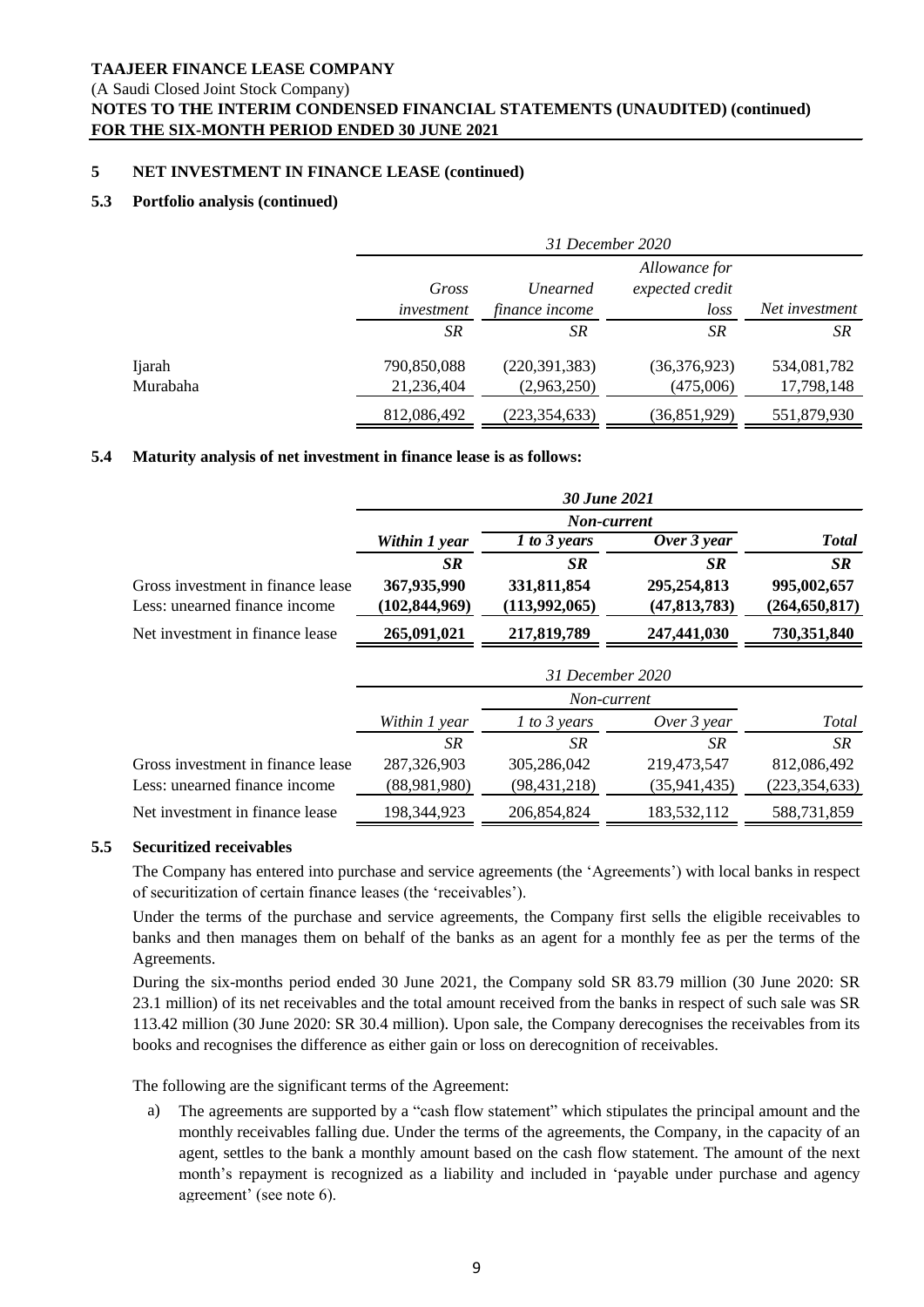(A Saudi Closed Joint Stock Company)

## **NOTES TO THE INTERIM CONDENSED FINANCIAL STATEMENTS (UNAUDITED) (continued) FOR THE SIX-MONTH PERIOD ENDED 30 JUNE 2021**

### **5 NET INVESTMENT IN FINANCE LEASE (continued)**

### **5.5 Securitized receivables (continued)**

b) A reserve is maintained, which is to be distributed at the end of the term of the agreement after deducting the actual defaults and discounts due to premature terminations. The balance in the reserve account after deducting the actual defaults and discounts shall be retained by the Company as deferred consideration on sale of receivables. Any shortfall in the reserve account is to be borne by the Bank.

During the six-months period ended 30 June 2021, the Company recognized a net gain amounting to SR 23.5 million (30 June 2020: SR 5.1 million) on derecognition of receivables sold to the banks under the Agreement.

The present value of deferred consideration receivable is calculated by deducting the present value of expected defaults and discounts to be incurred over the life of the agreement from the present value of reserve amount to be received per the cash flow statement. This represents the net deferred consideration receivable by the Company under the Agreements calculated as follows:

|                                                    | 30 June      | 31 December |
|----------------------------------------------------|--------------|-------------|
|                                                    | 2021         | 2020        |
|                                                    | SR.          | <b>SR</b>   |
| Present value of deferred consideration receivable | 48,541,828   | 39,591,683  |
| Less: allowance for expected defaults              | (10,361,389) | (9,221,991) |
| Net deferred consideration receivable              | 38,180,439   | 30,369,692  |

The Company's net servicing assets and related liabilities are calculated separately for each agreement by calculating the present value of servicing assets, as per the terms of the agreement and by estimating the present value of servicing liability and related provisions. The net amount is classified as a net servicing asset or a net servicing liability on the statement of financial position. This has been presented as follows:

|                                            | 30 June        | 31 December    |
|--------------------------------------------|----------------|----------------|
|                                            | 2021           | 2020           |
|                                            | <b>SR</b>      | SR             |
| Present value of servicing asset           | 19,807,158     | 14,789,769     |
| Less: Present value of servicing liability | (37, 479, 409) | (33, 468, 785) |
| Net servicing liability                    | (17,672,251)   | (18,679,016)   |

The present value of net deferred consideration receivable and the present value of net servicing liability is calculated by using a discount rate ranging from 4.84% to 7.58% (2020: 4.84% to 7.58%).

### **6 TRADE PAYABLES**

|                                                      | 30 June<br>2021 | 31 December<br><i>2020</i> |
|------------------------------------------------------|-----------------|----------------------------|
|                                                      | <b>SR</b>       | SR                         |
| Payables to suppliers of vehicles                    | 69,781,395      | 66,336,484                 |
| Payable under purchase and agency agreement (Note 5) | 59,541,679      | 48,294,455                 |
| Accrued expenses                                     | 7,533,677       | 8,497,045                  |
| Advance from customers                               | 6,267,990       | 4,832,335                  |
| Other payables                                       | 12,608,160      | 6,502,550                  |
|                                                      | 155,732,901     | 134.462.869                |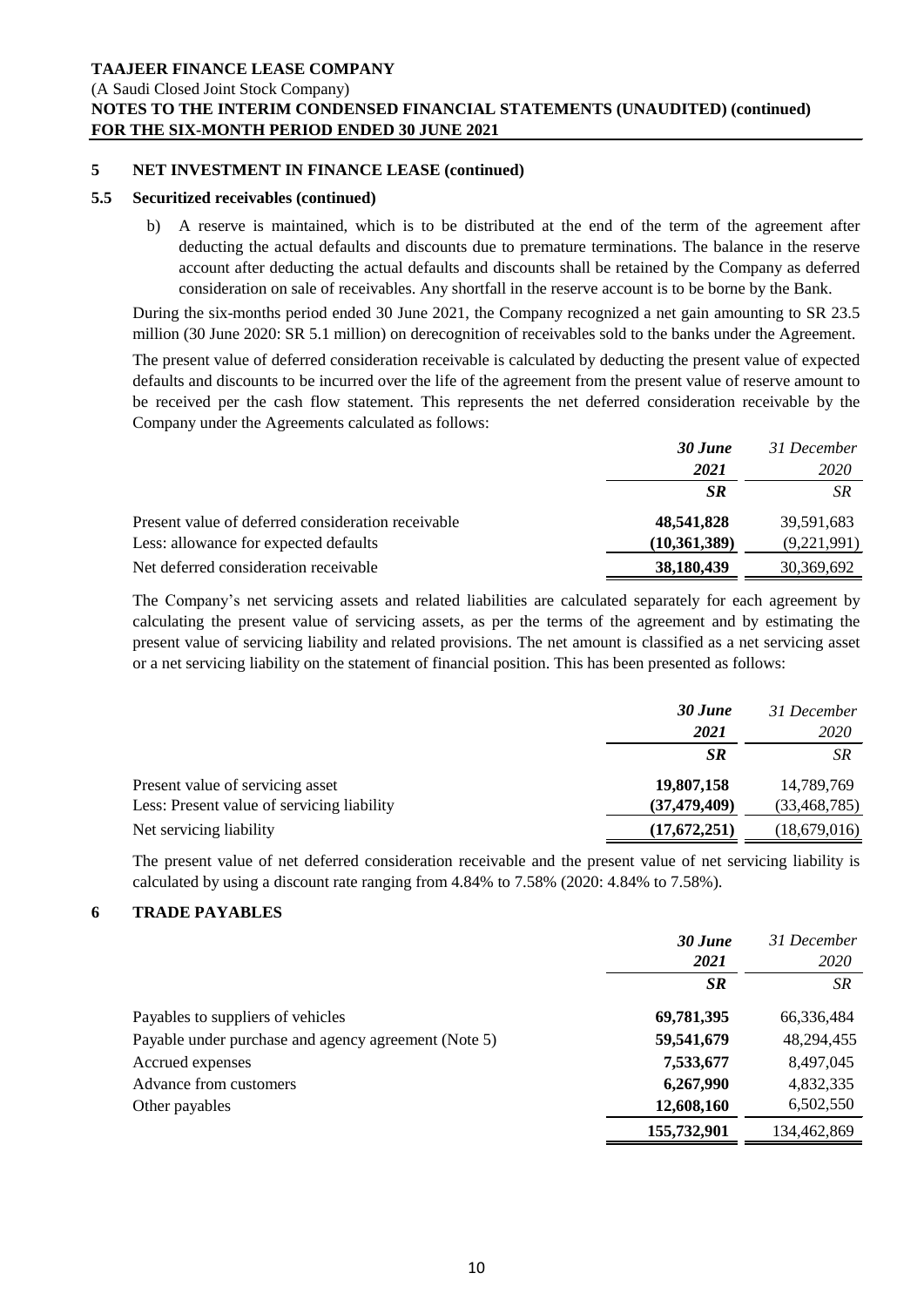(A Saudi Closed Joint Stock Company)

# **NOTES TO THE INTERIM CONDENSED FINANCIAL STATEMENTS (UNAUDITED) (continued) FOR THE SIX-MONTH PERIOD ENDED 30 JUNE 2021**

### **7 ZAKAT PAYABLE**

### **Basis for Zakat:**

The Company is subject to the Regulations of the Zakat, Tax and Customs Authority (ZATCA) in the Kingdom of Saudi Arabia.

Zakat charged to the statement of comprehensive income:

|                       | For the six-month period ended |             |
|-----------------------|--------------------------------|-------------|
|                       | 30 June                        | $30$ June   |
|                       | 2021                           | <i>2020</i> |
|                       | <b>SR</b>                      | <b>SR</b>   |
| Current zakat charges | 2,920,292                      | 1,700,293   |
|                       | 2,920,292                      | 1,700,293   |

The movement in the zakat payable is as follows:

|                                       | For the six-month | For the year |
|---------------------------------------|-------------------|--------------|
|                                       | period ended 30   | ended 31     |
|                                       | June              | December     |
|                                       | 2021              | 2020         |
|                                       | SR                | <b>SR</b>    |
| At the beginning of the period / year | 4,652,343         | 4,212,709    |
| Charge for the period / year          | 2,920,292         | 4,783,246    |
| Payments                              | (4,764,382)       | (4,343,612)  |
|                                       | 2,808,253         | 4,652,343    |

### **Status of certificates and assessments:**

In accordance with the final zakat settlement agreement with the Zakat, Tax and Customs Authority (ZATCA), Taajeer Finance has settled the zakat liability agreed and finalized the years up to 2018. The zakat return for the years 2019 and 2020 is still under review by ZATCA.

### **8 LOANS**

The long-term loans comprise the following:

|                                                            | 30 June     | 31 December |
|------------------------------------------------------------|-------------|-------------|
|                                                            | 2021        | 2020        |
|                                                            | <b>SR</b>   | <b>SR</b>   |
| Commercial loans (see note (a) below)                      | 328,605,714 | 276,073,508 |
| Governmental loans (see note (b) below)                    | 56,608,747  | 47,745,851  |
| Loan from other financial institution (see note (c) below) | 36,000,000  |             |
|                                                            | 421,214,461 | 323,819,359 |

### **a) Commercial loans**

Commercial loans were obtained from local financial institutions to finance working capital requirements. These loans carry commercial profit rate. The loans are guaranteed with corporate guarantees and assignment of net investments in finance lease.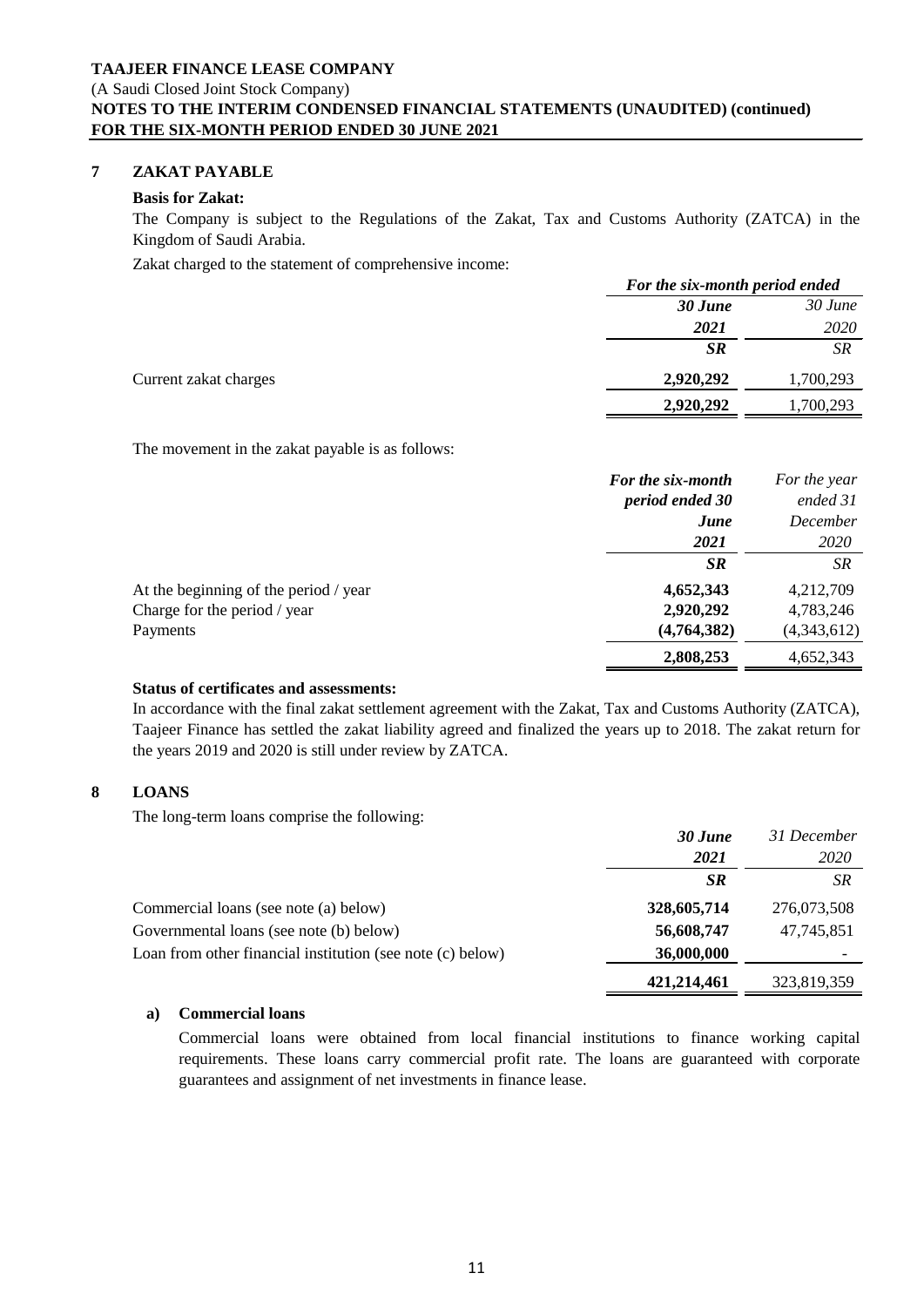### **8 LOANS (continued)**

#### **b) Governmental loan**

The Company has obtained loans at below-market rate of interest from governmental bodies under a scheme to support small and medium sized entities. The Company recognized the loan initially at its fair value using a discount factor of 3.25% - 5.14% and recognized an unearned government grant being the difference between the amount received and the fair value of the loan. The Company earns the government grant on its utilization of funds obtained from the governmental bodies to finance small and medium sized entities on a pro-rata basis.

#### **c) Loan from other financial institution**

The Company has obtained loan from other financial institution to finance working capital requirements. The loan is guaranteed with corporate guarantees and assignment of net investments in finance lease.

#### **Profit Rate Swaps**

The Company has entered into a profit rate swap contract (the "Contract") with a local bank to manage exposure to profit rate fluctuations for a nominal amount that effectively approximates the amount of long-term loans**.**

The Company has accounted for the contract as an effective cash flow hedge. Accordingly, the Company recorded the decrease in the fair value of the contract through other comprehensive income, and the corresponding liability was recorded in the statement of financial position.

### **9 OTHER OPERATING INCOME**

|                                  | For the six-month period ended |            |      |
|----------------------------------|--------------------------------|------------|------|
|                                  | 30 June                        | $30$ June  |      |
|                                  | 2021                           |            | 2020 |
|                                  | <b>SR</b>                      | <b>SR</b>  |      |
| Administrative fee income        | 2,822,376                      | 3,674,307  |      |
| Insurance reimbursed/(paid), net | (1,130,107)                    | 1,890,713  |      |
| Rebate on purchase of vehicles   | 9,554,803                      | 6,491,195  |      |
| Gain on restructuring of loan    | $\blacksquare$                 | 775,278    |      |
| Other                            | 1,133,391                      | 368,530    |      |
|                                  | 12,380,463                     | 13,200,023 |      |

### **10 RELATED PARTY DISCLOSURES**

The following table provides the total amount of material transactions that have been entered into with related parties:

|                      | <b>Nature of transaction</b>          | For the six-month period ended |              |
|----------------------|---------------------------------------|--------------------------------|--------------|
| <b>Related party</b> |                                       | <b>30 June 2021</b>            | 30 June 2020 |
|                      |                                       | <b>SR</b>                      | <b>SR</b>    |
| Sister companies     | Purchase of Vehicles                  | 104,296,718                    | 72,561,257   |
|                      | Vehicle maintenance                   |                                | 335,623      |
|                      | Debt collection Services              | 1,060,638                      | 299,972      |
| Other                | Loan from a related party             | 36,000,000                     |              |
|                      | Interest on Loan from a related party | 1,593,750                      |              |